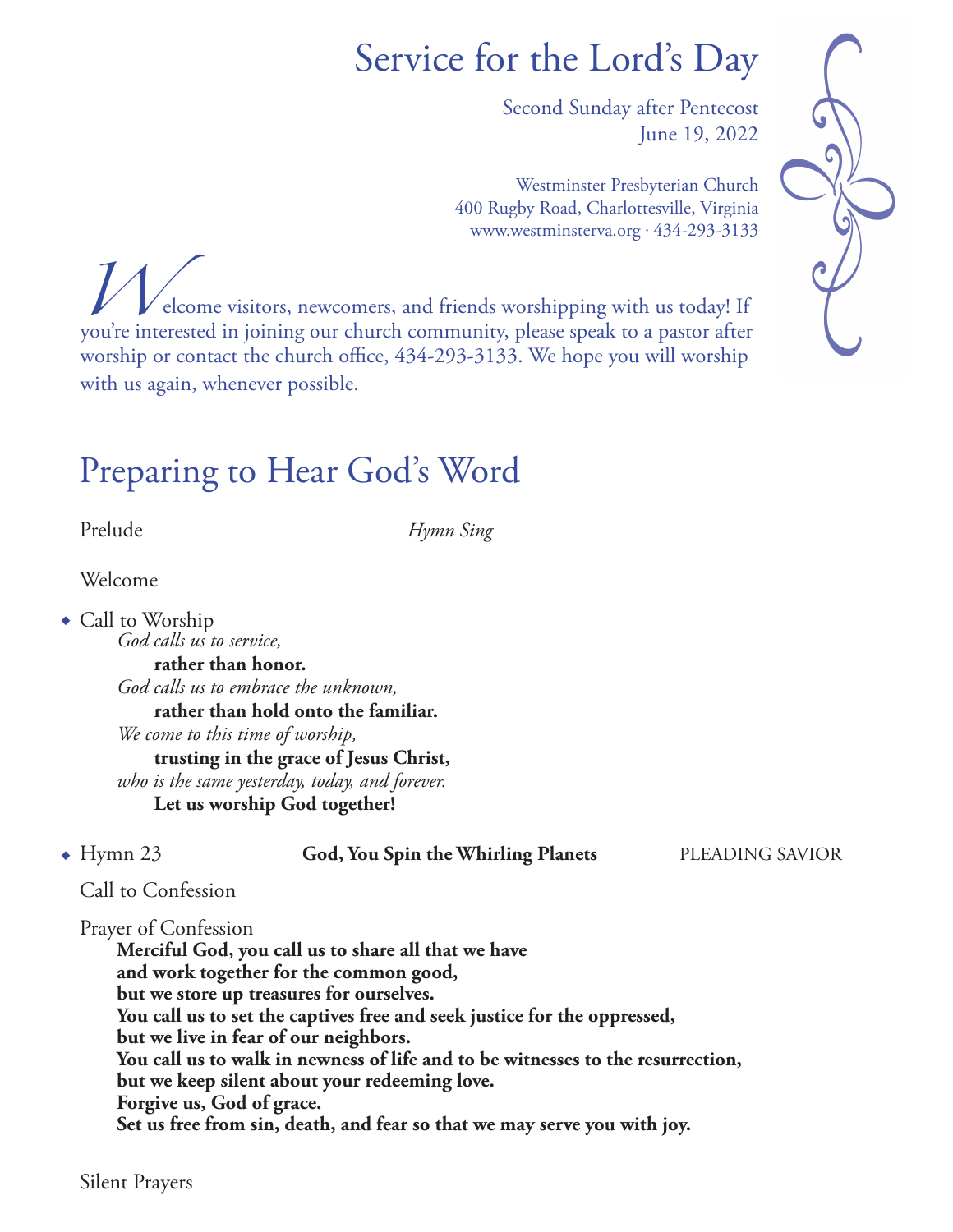**You are the Lord, giver of mercy! You are the Christ, giver of mercy! You are the Lord, giver of mercy!**

Assurance of Forgiveness

*Hear the good news: God's love has been poured into our hearts through the gift of the Holy Spirit. I declare to you in the name of Jesus Christ, we are forgiven.* **Thanks be to God. Amen.**

• Sung Response HS 22

**All glory be to God on high, And peace on earth from heaven, And God's good will unfailingly Be to all people given. We bless, we worship You, we raise For Your great glory thanks and praise, O God, the great Creator.**

 $\bullet$  Passing of the Peace

*As God's forgiven people, we can bring peace, forgiveness, and new life to the world. The peace of Christ be with you.* **And also with you.**

# God's Word to Us

Old Testament Lesson Isaiah 58:6-9a

Gospel Lesson Matthew 25:31-46

Sermon Mission: Possible! Fred Holbrook

# Responding to God's Word

◆ Affirmation of Faith **from** *The Sarasota Statement*  **We are people of hope who confess Jesus Christ is Lord over a Kingdom in which no one is hungry, violence is no more, and all suffering is gone. All sit together around a shared table, wolves and lambs enjoy each other's company, and every tear is wiped away from every eye.**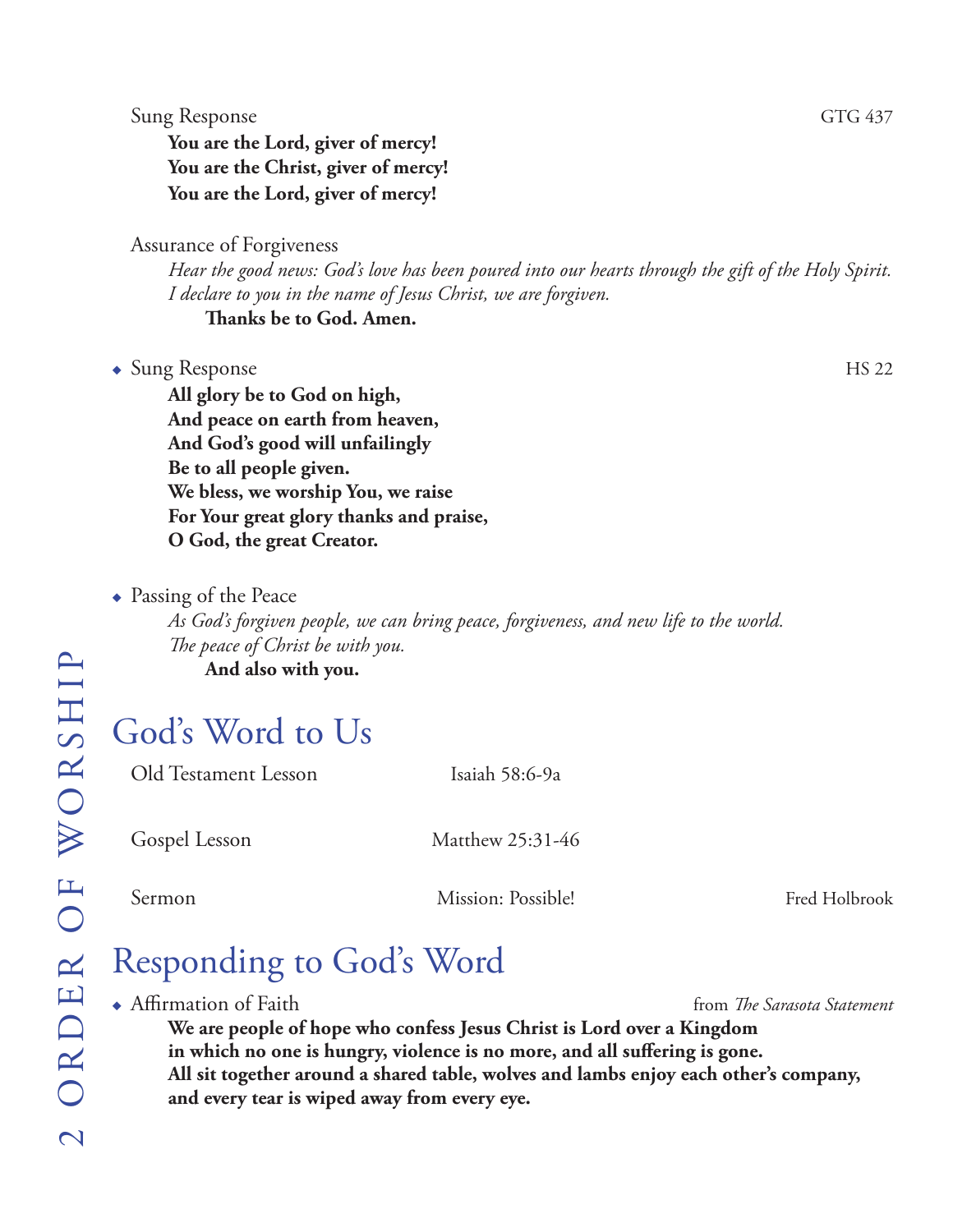**Our hope is not simply that we will experience this Kingdom, which is truly kin-dom, in the future, but that, as Christ's prayer demands, this Kingdom comes "to earth as it is in heaven." Our commitment is to acts that feed, clothe, instruct, reconcile, admonish, heal, and comfort — reflecting the power of God's hope and an eagerness to see the Kingdom made manifest.**

 **We believe God's Kingdom comes not because we are confident in our own capacities, but because we trust in God, who can do more than we can ask or imagine. Amen.**

| $\bullet$ Hymn 320                                                                                                                                                                                                                                                                                                                                                                          | The Church of Christ in Every Age                                                                                                                            | <b>WAREHAM</b>              |
|---------------------------------------------------------------------------------------------------------------------------------------------------------------------------------------------------------------------------------------------------------------------------------------------------------------------------------------------------------------------------------------------|--------------------------------------------------------------------------------------------------------------------------------------------------------------|-----------------------------|
|                                                                                                                                                                                                                                                                                                                                                                                             | Prayers of the Congregation and the Lord's Prayer                                                                                                            | Glory to God hymnal, pg. 35 |
| Offertory                                                                                                                                                                                                                                                                                                                                                                                   | For the Troubles and the Sufferings<br>text may be found at no. 764 in the Glory to God hymnal<br>Megan Sharp, soprano                                       | Rodolfo Gaede Neto          |
| $\bullet$ Presentation of the Offering                                                                                                                                                                                                                                                                                                                                                      | Praise God from whom all blessings flow;<br>Praise Christ, all people here below;<br>Praise Holy Spirit evermore;<br>Praise Triune God, whom we adore. Amen. | GTG 607                     |
| • Prayer of Thanksgiving<br>We give you thanks and praise, O Lord. You have claimed us as your beloved people.<br>You have called us to be a blessing for others.<br>Use the gifts of your good creation and the works of our hands to lift up the oppressed,<br>break down dividing walls, and build up your church;<br>all in the name and for the sake of Jesus Christ our Savior. Amen. |                                                                                                                                                              |                             |
| $\bullet$ Hymn 766                                                                                                                                                                                                                                                                                                                                                                          | The Church of Christ Cannot Be Bound                                                                                                                         | MC KEE                      |
| $\bullet$ Charge and Benediction                                                                                                                                                                                                                                                                                                                                                            |                                                                                                                                                              |                             |
| Postlude                                                                                                                                                                                                                                                                                                                                                                                    | Fanfare                                                                                                                                                      | William Mathias             |
| • Please stand, as you are able.                                                                                                                                                                                                                                                                                                                                                            |                                                                                                                                                              |                             |

*The flowers today are in celebration of Wendy and Jim Craig's 50th wedding anniversary.*